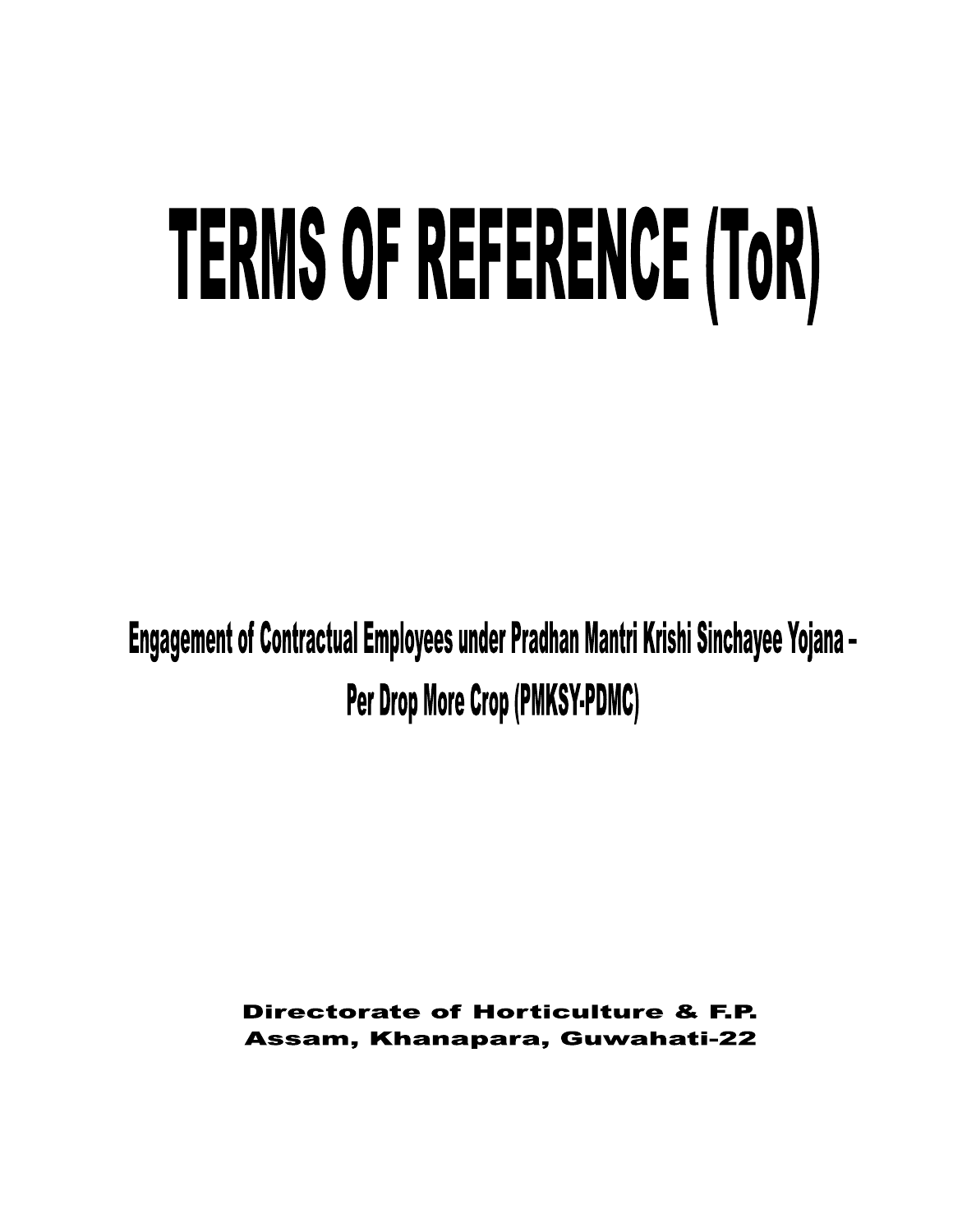## **Government of Assam Directorate of Horticulture & Food Processing, Assam, Khanapara, Guwahati-22**

# **Terms of Reference (TOR) for engagement of Contractual Employee under Pradhan Mantri Krishi Sinchayee Yojana –Per Drop More Crop (PMKSY-PDMC)**

### **A) Background:**

Directorate of Horticulture & F.P., Assam is implementing the "**Micro Irrigation" (MI)** component under Pradhan Mantri Krishi Sinchayee Yojana-Per Drop More Crop- (PMKSY-PDMC) which addresses the issue of assured irrigation by focusing on judicious and improved methods of micro-irrigation like drip & sprinkler irrigation for harnessing maximum benefits from available water resources to enhance crop productivity without affecting soil health. Parallel to this component, the **"Other Intervention"(OI)** component under(PMKSY-PDMC) is also implemented as a supplementary component for creation of micro water storage activities for rain water harvesting, water conveyance etc. with the ultimate aim for linking with micro irrigation for judicious use of available irrigation water in every farmer's field.

Whereas, the MI component under PMKSY-PDMC is implemented through a work flow based portal [www.minetassam.in](http://www.minetassam.in/) and the OI is a need based component, which will be implemented from 2022-23 onwards. To expedite the process of implementation of these two components under PMKSY-PDMC, Directorate of Horticulture & FP, Govt. of Assam (here-in-after as DHFP), needs some additional manpower. Accordingly, engagement of employees on contractual basis is proposed for one IT Programmer, one Technical Executive (HQ), one Account Executive (HQ), Ten Technical Executive (Agri), Ten Technical Executive (Agri-Engg), and one each for Data Entry Operator (Gr-I) & Data Entry Operator (Gr-II).

| SI.            | Name of the                 | Rank/ Eligibility Criteria                                                                                                                                                                                                                                                                                             | <b>Nos</b>   | Type of                                                                                                                      | Renumerati | Total     | Responsibility                                                                             |
|----------------|-----------------------------|------------------------------------------------------------------------------------------------------------------------------------------------------------------------------------------------------------------------------------------------------------------------------------------------------------------------|--------------|------------------------------------------------------------------------------------------------------------------------------|------------|-----------|--------------------------------------------------------------------------------------------|
| No             | Vacancy                     |                                                                                                                                                                                                                                                                                                                        |              | appointment                                                                                                                  | on per     | amount    |                                                                                            |
|                |                             |                                                                                                                                                                                                                                                                                                                        |              |                                                                                                                              | month      | per annum |                                                                                            |
|                |                             |                                                                                                                                                                                                                                                                                                                        |              |                                                                                                                              | (Rs)       | (Rs)      |                                                                                            |
| 1              | IT Programmer               | Qualifications:- B. Tech/BE (CS/IT),<br>MCA, M. Sc (IT)<br><b>Work Experience:-</b><br>Minimum 1 yr experience in IT sector<br>(Software Development &<br>Programming)<br>Skill:- (HTML/CSS/java script/PHP/C <sup>++</sup> ,<br>.NET, SQL with development skill.<br>Eligibility criteria:-<br>Age limit: 21-38 years | $\mathbf{1}$ | Contractual<br>appointment<br>with fixed<br>remuneration<br>and scope<br>for higher<br>pay on<br>satisfactory<br>performance | 35000/-    | 420000/-  | Web<br>Designing,<br>Development<br>and<br>Management                                      |
|                |                             | Minimum 55% marks or 5.5/10 CGPA<br>or equivalent at Graduation level.                                                                                                                                                                                                                                                 |              |                                                                                                                              |            |           |                                                                                            |
| $\overline{2}$ | Technical<br>Executive (HQ) | Qualifications: B.Sc (Agriculture) / B.<br>Sc (Horticulture) with knowledge of<br>computer (MS Word/ Excel/ Power<br>Point etc.).<br>Work Experience:-<br>Preference will be given to candidates<br>with work experience in Agriculture/<br>Horticulture under any Govt. scheme.<br>Eligibility criteria:-             | $\mathbf{1}$ | Contractual<br>appointment<br>with fixed<br>remuneration                                                                     | 25000/-    | 300000/-  | Preparation<br>of all types of<br>reports,<br>collection of<br>data from<br>districts etc. |

## **B)** Proposed for Engagement of Contractual Employee: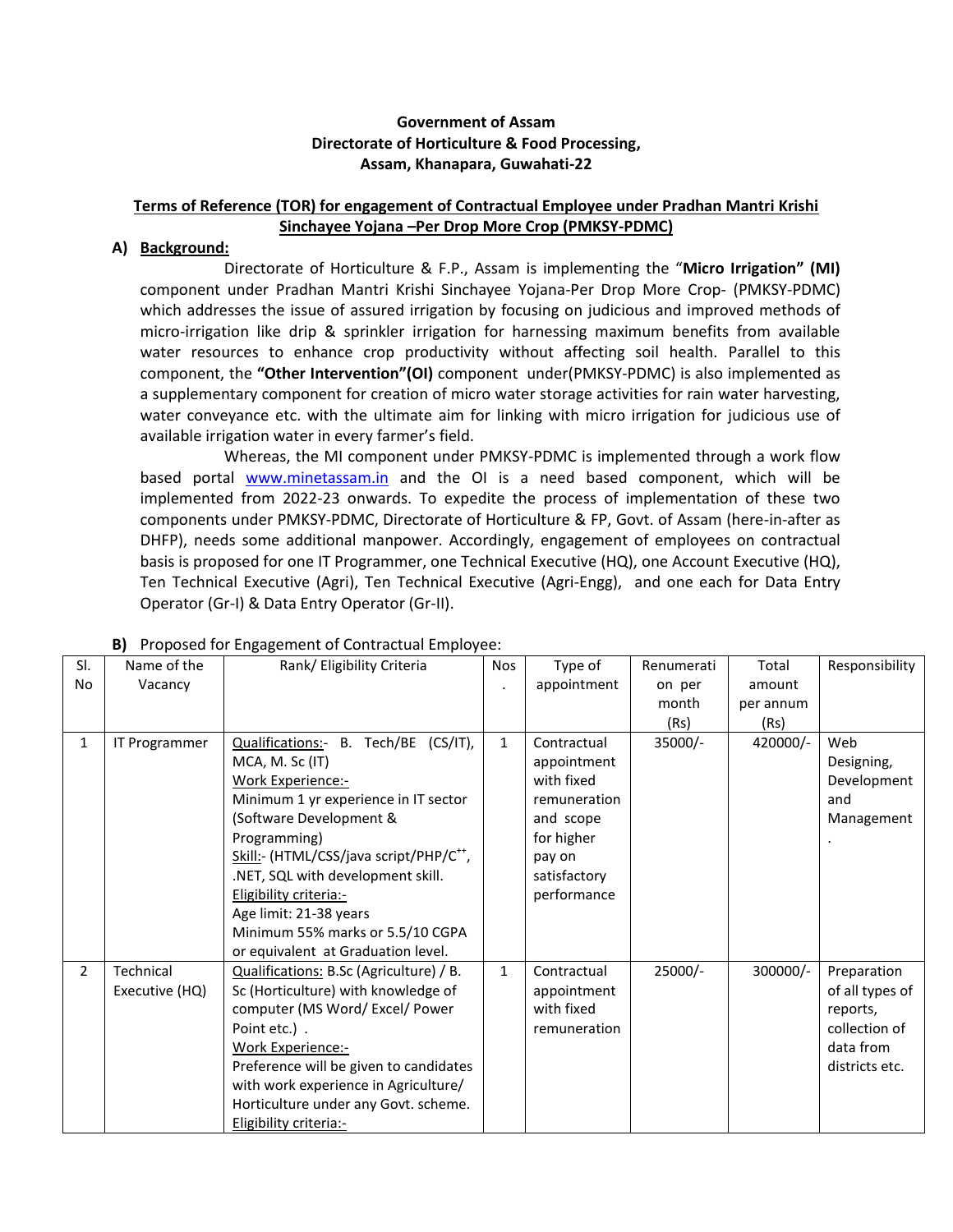|                |                                           | Age limit: 23-38 years                                                                                                                                                                                                                                                                                                                                             |              |                                                                   |                                          |           |                                                                                                                               |
|----------------|-------------------------------------------|--------------------------------------------------------------------------------------------------------------------------------------------------------------------------------------------------------------------------------------------------------------------------------------------------------------------------------------------------------------------|--------------|-------------------------------------------------------------------|------------------------------------------|-----------|-------------------------------------------------------------------------------------------------------------------------------|
|                |                                           | Minimum 55% marks or 5.5/10 CGPA                                                                                                                                                                                                                                                                                                                                   |              |                                                                   |                                          |           |                                                                                                                               |
|                |                                           | or equivalent at Graduation level                                                                                                                                                                                                                                                                                                                                  |              |                                                                   |                                          |           |                                                                                                                               |
| 3              | Accounts<br>Executive                     | Qualification:-B. Com or equivalent<br>with specialization in Accounting and<br>Finance with 1 year post qualification<br>experience in maintaining Accounts<br>both in Digital & Manual.<br>Eligibility criteria:-                                                                                                                                                | $\mathbf{1}$ | Contractual<br>appointment<br>with fixed<br>remuneration          | 25000/-                                  | 300000/-  | All types of<br>fund release<br>work, GST<br>deductions,<br>maintaining<br>of Accounts,                                       |
|                |                                           | Age limit: 21-38 years<br>Minimum 55% marks or 5.5/10 CGPA                                                                                                                                                                                                                                                                                                         |              |                                                                   |                                          |           | Audits etc.                                                                                                                   |
|                |                                           | or equivalent marks at graduate level                                                                                                                                                                                                                                                                                                                              |              |                                                                   |                                          |           |                                                                                                                               |
| 4              | Technical<br>Executive (Agri)             | Qualifications:-Degree in Agriculture/<br>Horticulture with 2 years'<br>post<br>qualification experience in field works<br>preferably in irrigation sector and<br>knowledge of computer.<br>Eligibility criteria:-<br>Age limit: 23-38 years<br>Minimum 55% marks or 5.5/10 CGPA<br>or equivalent marks in graduate level                                          | 10           | Contractual<br>appointment<br>with fixed<br>remuneration<br>$+TA$ | $25000/- +$<br>fixed TA<br>7500/-        | 3900000/- | Monitoring of<br>all types of<br>installation<br>work,<br>preparation<br>of estimates<br>for water<br>source<br>creation work |
| 5              | Technical<br>Executive<br>(Agri<br>Engg.) | Qualifications:- Degree/Diploma<br>in<br>Civil/<br>Mechanical/<br>Electrical<br>with 2 years' post<br>Engineering<br>qualification experience preferably in<br>irrigation sector and knowledge of<br>computer<br>Eligibility criteria:-<br>Age limit: 21-38 years<br>Minimum 55% marks or 5.5/10 CGPA<br>equivalent<br>marks<br>or<br>at<br>graduate/diploma level | 10           | Contractual<br>appointment<br>with fixed<br>remuneration<br>$+TA$ | $25000/- +$<br><b>Fixed TA</b><br>7500/- | 3900000/- | and liaison<br>with DAO<br>office / Engg<br>Cell of<br>Department.                                                            |
| 6              | Data Entry<br>Operator (Gr-I)             | Qualifications: BCA/ B.Sc (CS/IT)/ 3<br>years Diploma in CS/IT or equivalent<br>qualifications with one year post<br>qualification experience<br>Eligibility criteria:-<br>Age limit: 23-38 years<br>Minimum 55% marks or 5.5/10 CGPA<br>equivalent<br>marks<br>or<br>at<br>graduate/diploma level                                                                 | $\mathbf{1}$ | Contractual<br>appointment<br>with fixed<br>remuneration          | 20000/-                                  | 240000/-  | All types of<br>Data Entry/<br>data<br>computing/<br>other office<br>works                                                    |
| $\overline{7}$ | Data Entry<br>Operator (Gr-II)            | Qualification:<br>with<br>12th<br>passed<br>Diploma in Computer Application<br>(DCA) and minimum 3 years work<br>experience in web management<br>specific to www.minetassam.in portal<br>under PMKSY scheme.<br>Eligibility criteria:-<br>Age limit: 23-38 years<br>Minimum 55% marks or 5.5/10 CGPA<br>or equivalent marks at 12 <sup>th</sup> Standard<br>level  | $\mathbf{1}$ | Contractual<br>appointment<br>with fixed<br>remuneration          | 18000/-                                  | 216000/-  | All types of<br>data entry/<br>data<br>computing/<br>other office<br>works                                                    |
|                |                                           | <b>Total</b>                                                                                                                                                                                                                                                                                                                                                       |              |                                                                   |                                          | 9276000/- |                                                                                                                               |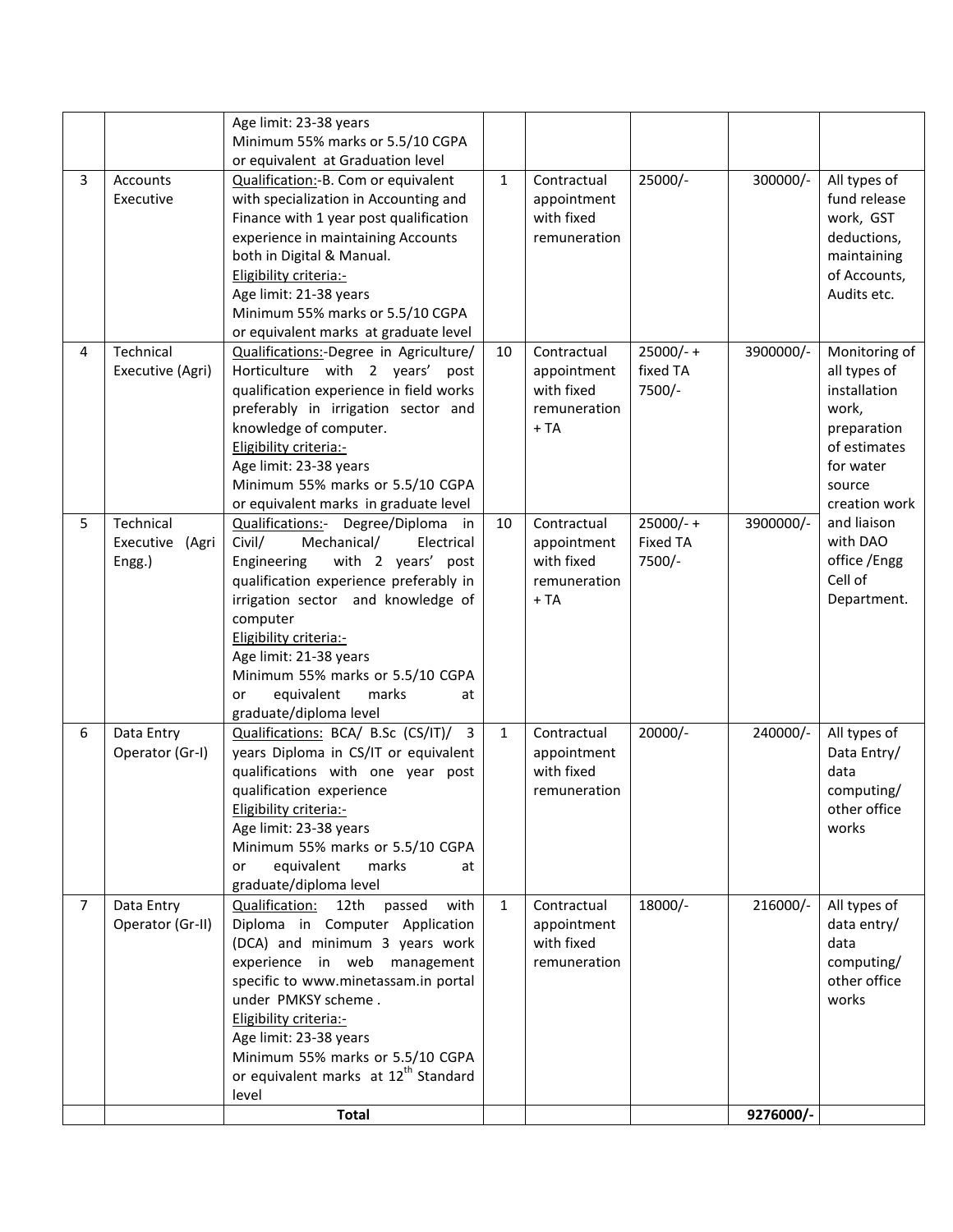# C**. Objectives:-**

- i) Proper management, smooth co-ordination between stake holders, achieving of targets as per timeline and effective monitoring of various activities for successful implementation of the scheme.
- ii) Technical assistance and supervision of activities for smooth implementation of the projects.

## **D. Tasks:-**

# 1. **Tasks for IT Programmer to be engaged at the Directorate of Horticulture & F.P. (HQ) will be as follows:-**

- i) To work under the direction of Director of Horticulture & F.P. and State Nodal Officer, PMKSY.
- ii) To be responsible for management of [www.minetassam.in](http://www.minetassam.in/) portal, web designing and development.
- iii) To solve any issue in the operation of the portal by the users.
- iv) To update the portal from time to time for any changes in parameters as well as data entry works.
- v) To provide services for data transfer work from the State portal to GOI portal under the scheme.
- v) To attend meeting with GOI and State Govt. related to any issue with operation of the portal.
- vi) To impart hand-holding training on the portal to departmental officers and other stake holders.
- vii) To guide the Data Entry operators under the PMKSY cell in data management works in the designated portal.
- vi) Any other works related to web management, development and designing that may be assigned by the employer.
- 2. **Task for Technical Executive (HQ) to be engaged at the Directorate of Horticulture & F.P.(HQ) will be as follows:**-
- i) To work under the direction of Director of Horticulture & F.P. and State Nodal Officer, PMKSY.
- ii) To be responsible for overall supervision of the scheme.
- iii) To maintain smooth coordination between different districts as well as stake holders.
- iv) To collect progress report from districts, prepare reports and relevant paper works.
- v) To participate in workshops, seminar, meetings etc. related to the scheme along with presentation of relevant papers.
- vi) To deliver services for effective monitoring of various activities under the scheme.
- vii) To visit any district under the scheme during field visit programme .
- 3**. Task for Accounts Executive (HQ) to be engaged at the Directorate of Horticulture & F.P.(HQ) will be as follows:-**
- i) To work under the direction of Director of Horticulture & F.P. and State Nodal Officer, PMKSY.
- ii) To be responsible for overall accounts of the scheme in traditional as well as digital form using appropriate software.
- iii) To be responsible for fund release works and reconciliation with bank accounts.
- iv) To keep liaison with DDOs and reconciliation with bank accounts.
- v) To be responsible for facing the departmental audits from time to time on any accounts related matter under the scheme.
- vi) To prepare reports and relevant paper works on accounts matter.
- vii) The Accounts executive will execute a bond with the Directorate of Horticulture & F.P. that he/she will not resign the job prior to completion of his/her period of assignment until and unless the Directorate relinquish him/her during period of service. Violation of agreed terms shall invite legal action against him/her.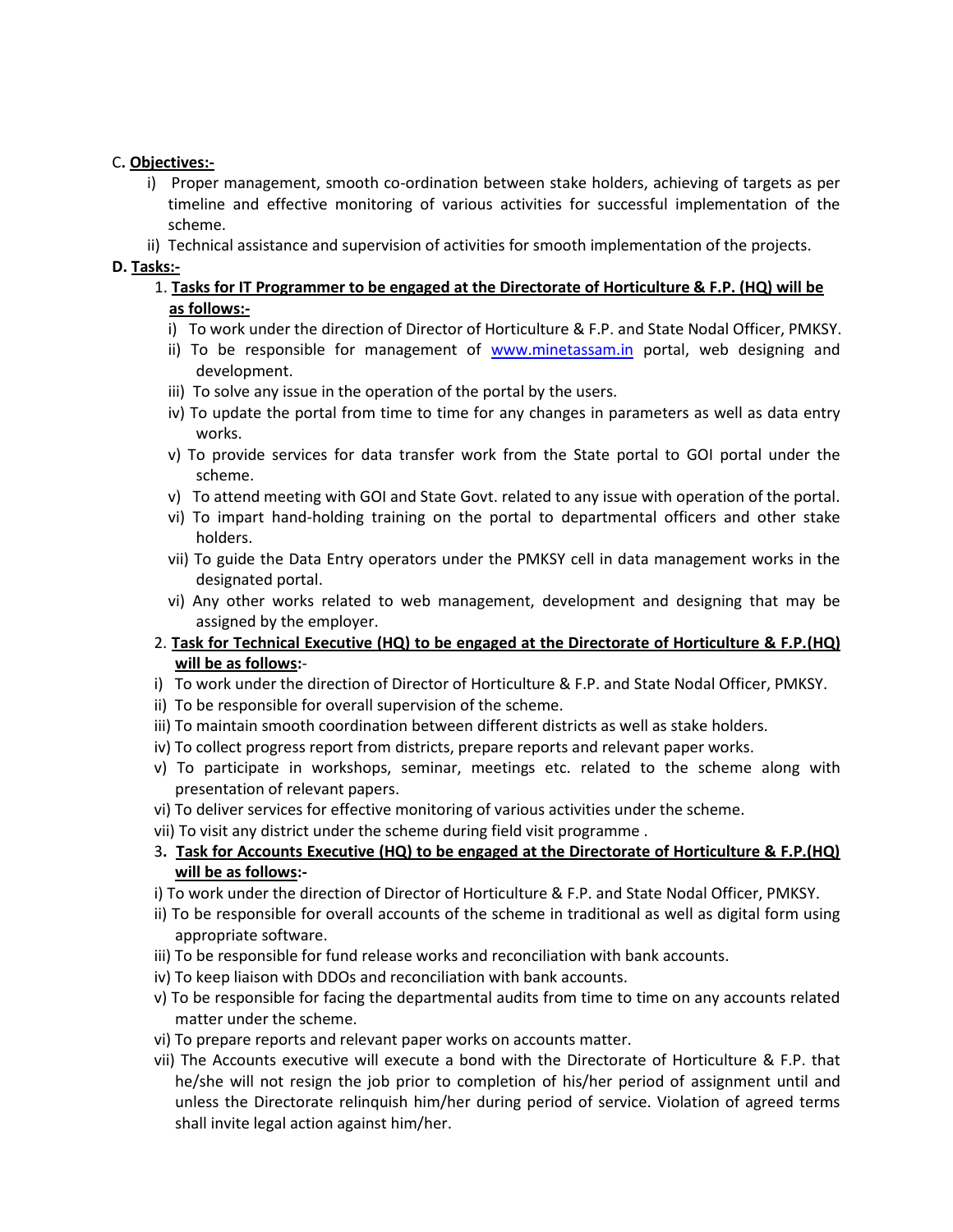- 4. **Task for Technical Executive (Agri) to be engaged in the District Agriculture Office(Comprising minimum 3 districts) for Field level works will be as follows:-**
- i) To work under the direction of District Agricultural Officer and District Nodal Officer, PMKSY.
- ii) To be responsible for all verification work under PDMC (MI) & PDMC (OI) on designated portal as well as in traditional system. They have to use an android mobile app for taking installation photograph and GPS readings for the location of installation of the component.
- iii) They have to travel extensively in their allotted jurisdiction (minimum 3 districts) as per requisition by the districts for verification works.
- iv) To be responsible for overall supervision of the scheme in their allotted jurisdiction.
- v) To maintain smooth coordination between different stake holders.
- vi) To attend awareness camp, training programme for farmers, prepare reports and relevant paper works as well as uploading work in the designated portal, for districts as well as State HQ.
- 5. **Task for Technical Executive (Agri Engg) to be engaged in the District Agriculture Office(Comprising minimum 3 districts) for Field level works will be as follows:-**
- i) To work under the direction of District Agricultural Officer and District Nodal Officer, PMKSY.
- ii) To be responsible for all verification work under PDMC (MI) & PDMC (OI) on designated portal as well as in traditional system. They have to use an android mobile app for taking installation photograph and GPS readings for the location of installation of the component.
- iii) To travel extensively in their allotted jurisdiction (minimum 3 districts) as per requisition by the districts for verification works.
- iv) To be responsible for all types of estimate preparation for PDMC (OI) components and taking approval from Engg. Cell of the Districts whenever required.
- v) To be responsible for record measurement in the MB Book against work done under OI components and preparation of Bill/ Progress report as well as uploading in the designated portal.
- vi) To maintain smooth coordination between different stake holders.
- vii) To attend awareness camp, training programme for farmers, prepare reports and relevant paper works for districts as well as State HQ.
- 6. **Task for Data Entry Operator (Gr-I) to be engaged at the Directorate of Horticulture & F.P.(HQ) will be as follows:-**
- i) To work under the direction of Director of Horticulture & F.P. and State Nodal Officer, PMKSY.
- ii) To be responsible for various computerized works like web management, management of data, power point presentation, drafting, record keeping, preparation of reports, e-mailing etc. under the direction IT Programmer and SNO(PMKSY)
- iii) To extend help in the training programme on portal for departmental officers and other stake holders.
- iv) Any other related works assigned from time to time.
- 7. **Task for Data Entry Operator (Gr-II) to be engaged at the Directorate of Horticulture & F.P.(HQ) will be as follows:-**
- i) To work under the direction of Director of Horticulture & F.P. and State Nodal Officer, PMKSY.
- ii) To be responsible for various computerized works like web management, management of data preparation of reports, e-mailing etc under the direction IT Programmer and SNO(PMKSY)
- iii) To extend help in the training programme on portal for departmental officers and other stake holders.
- iv) Any other related works assigned from time to time.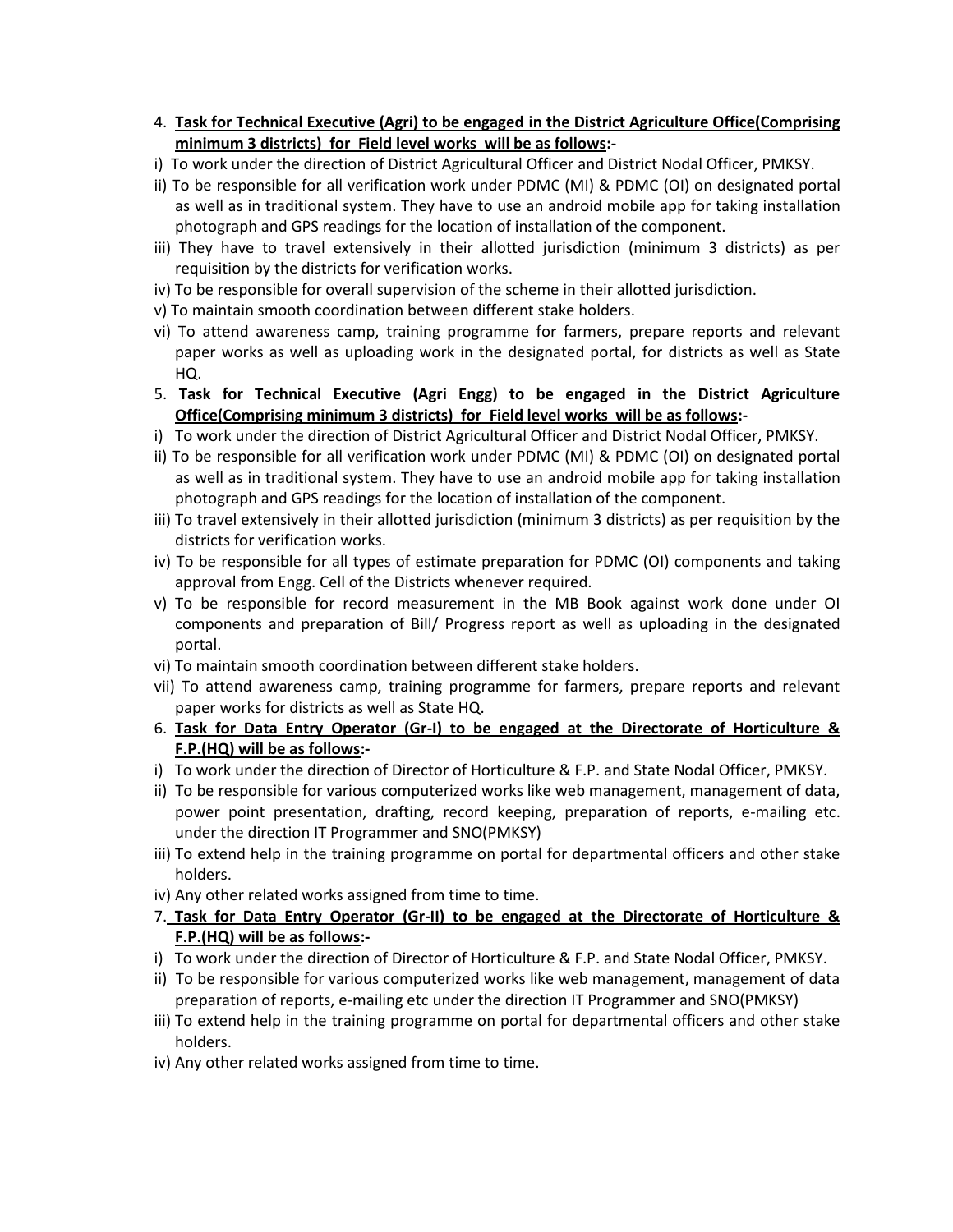## E. **Period of Assignment:-**

1) The engagement is purely on contractual basis and offered initially for a period of 11 months only and further extendable from time to time on satisfactory performance for the remaining period of the scheme. The Director of Horticulture & F.P. will extend the service of contractual employee based on past performance and requirement of service.

2) This contractual engagement will not enable any one to make claim for any sort of regularizing or making the engagement permanent under the Dept. of Agriculture, Govt. of Assam in any Govt. schemes, programme, projects what so ever.

3) The contractual assignment may be terminated at any time giving one month notice from either side, without assigning any reasons, and without thereby incurring any liability to the Government of Assam.

4) It is desired that contractual employee engaged under the scheme shall observe the highest standard of ethics during the period of his/her services and in case the incumbent is found to be involved in corrupt and/or fraudulent practice, his/her services will be terminated forthwith without any notice and penal action as per law shall be initiated.

5) In the event of resignation, termination of a contractual employee within the project implementation period, Director of Horticulture & F.P., Assam shall engage suitable candidates if such vacancy is required to fill-up from among the wait listed candidates.

# F. **Clubbing of Districts for allocation to Field level contractual Employee:-**

Each contractual employee will be provided with 3-4 Districts as their working jurisdiction. Candidates intend to apply for the vacancies are required to provide their preferences of working jurisdiction in terms of **Codes for Group of Districts** as mentioned below in the table:-

| Group | Name of the District                                | Codes for Group of |  |
|-------|-----------------------------------------------------|--------------------|--|
| No.   |                                                     | <b>District</b>    |  |
| 1     | Kamrup (Metro), Kamrup(R), Morigaon, Nagaon,        | K(MR)MN            |  |
| 2     | Barpeta, Baksa, Nalbari                             | <b>BBN</b>         |  |
| 3     | Goalpara, Dhubri, South Salmara(Mankachar)          | <b>GDSSM</b>       |  |
| 4     | Darrang, Udalguri, Sonitpur                         | <b>DUS</b>         |  |
| 5     | Golaghat, Jorhat, Majuli, Sivasagar                 | <b>GJMS</b>        |  |
| 6     | Lakhimpur, Dhemaji, Biswanath                       | <b>LDB</b>         |  |
| 7     | Bongaigaon, Chirang, Kokrajhar                      | <b>BCK</b>         |  |
| 8     | Charaideo, Dibrugarh, Tinsukia,                     | <b>CDT</b>         |  |
| 9     | Karbi Anglong, West Karbi Anglong, Dimahasao, Hojai | KA(EW)DH           |  |
| 10    | Cachar, Karimganj, Hailakandi                       | <b>CKH</b>         |  |

## G**. Facilities to be provided:**

- 1) The contractual employees will be given access to all the documents, correspondence and any other information associated with the scheme, portal etc. as deemed necessary.
- 2) On selection of the contractual employee, an agreement shall be executed with the employer.
- 3) The contractual employees shall not assign or sub-contract, in whole or in part, its obligations to perform under this Contract.
- 4) The contractual employees will have to attend office regularly in office working hours. In special case, they may have to work beyond office hours also.
- 5) Transportation facility for field level contractual employee for all types of works in the allotted districts will be arranged by themselves, as fixed TA is provided. But in case of official tour to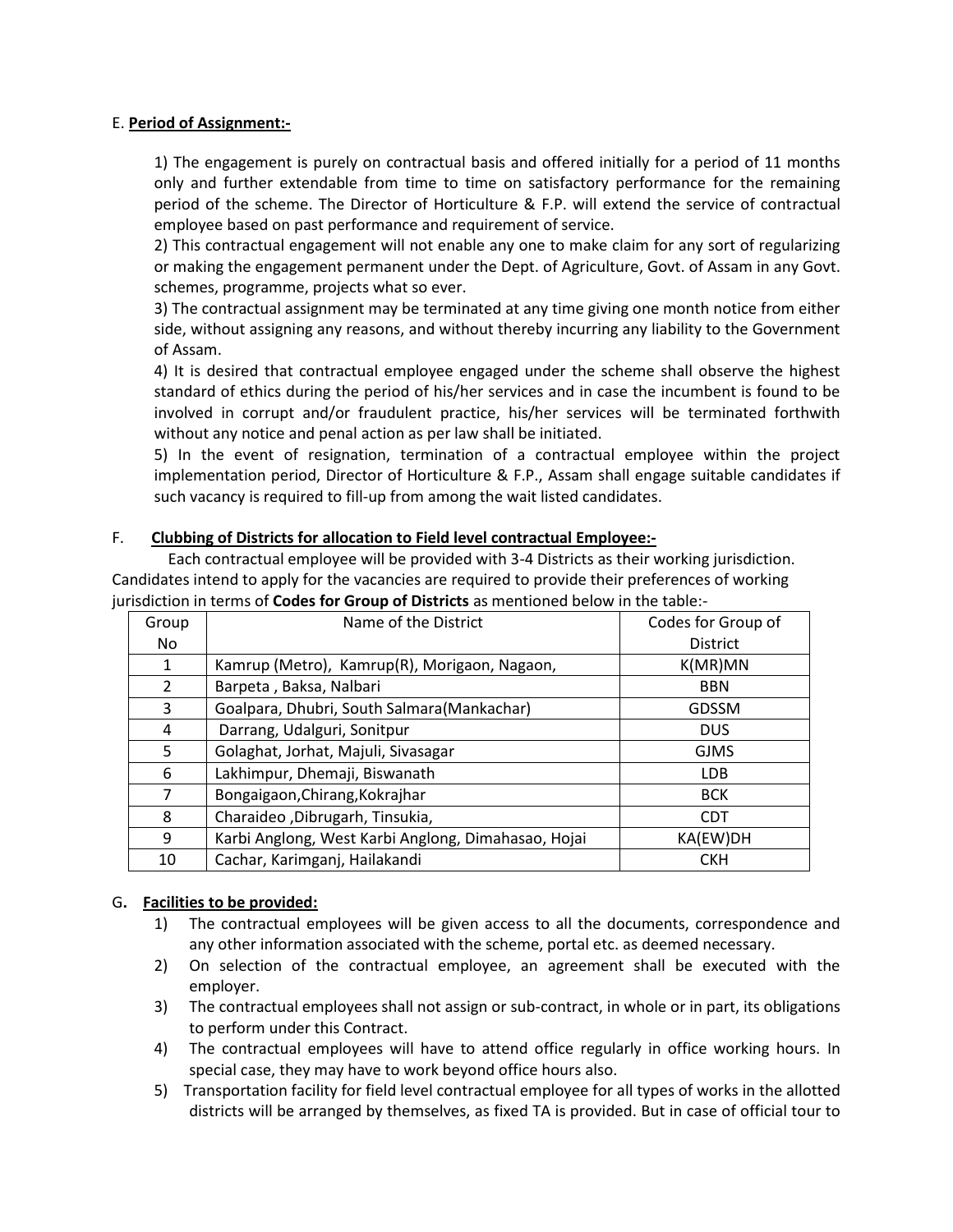State HQ undertaken from their own source, Travelling Expenditure/ DA will be reimbursed as per applicable /admissible norms of Govt. of Assam.

- 6) Each field level contractual employee will be allotted with 3 -4 contiguous districts. They will have to provide equal service to each of their allotted district as per duty to be assigned from time to time by respective district. Every month, a visit plan for each district will have to be prepared in advance, in consultation with the DNO, PMKSY and accordingly the same has to be countersigned by respective DAO at the end of the month and submitted to HQ for processing of monthly remuneration. Without compromising the assigned duties, the field level contractual employees may choose to stay in any one of their allotted district as per their own choice.
- 7) For contractual employee working at HQ, transportation facility for official tour outside HQ will be arranged by themselves when there is no official arrangement. In such cases, Travelling Expenditure/DA will be reimbursed in due course as per applicable/admissible norms of Govt. of Assam.
- 8) The contractual employee will be allowed to avail (two) days casual leave for each completed month of service to maximum of 12 (twelve) days in a year. No other kind of leave shall be admissible to the contractual employee. Leave more the 12 days will be treated as Leave without pay.
- 9) In case of Leave without pay, calculation for per day deduction of pay shall be based on 30 days in a month, irrespective of any month of the year.
- 10) Sitting arrangement with other logistic support will be provided for contractual employee working at HQ. For Field level contractual employee there will be no permanent sitting arrangement, however, DAO of respective district will make necessary sitting arrangement at the time of visiting the district office. Any other logistic support if required will be provided from HQ.
- 11) No services/facilities other than those mentioned above shall be extended.
- 12) The engagement may be continued on the basis of recommendation of Director of Horticulture & F.P., Assam.

| Monthly remuneration of the contractual employees is fixed as follows:- |                                   |                              |  |  |  |
|-------------------------------------------------------------------------|-----------------------------------|------------------------------|--|--|--|
| SN                                                                      | Name of Contractual Employee      | Fixed Remuneration per month |  |  |  |
|                                                                         |                                   | (Rs)                         |  |  |  |
| 1                                                                       | <b>IT Programmer</b>              | 35000/-                      |  |  |  |
| $\overline{2}$                                                          | Technical Executive (HQ)          | $25000/-$                    |  |  |  |
| 3                                                                       | <b>Accounts Executive</b>         | $25000/-$                    |  |  |  |
| 4                                                                       | <b>Technical Executive (Agri)</b> | $25000/-$                    |  |  |  |
| 5                                                                       | Technical Executive (Agri Engg.)  | 25000/-                      |  |  |  |
| 6                                                                       | Data Entry Operator (Gr-I)        | $20000/-$                    |  |  |  |
|                                                                         | Data Entry Operator (Gr-II)       | 18000/-                      |  |  |  |

## **H. Monthly Remuneration:**

- i) After completion of each year, a provision of enhancement of 10% on monthly remuneration of previous year may be considered.
- ii) An additional amount of not exceeding Rs 7500/- per month will be provided to field level contractual employee engaged at District level as cost of POL for visit to the site of installation for conducting verification work , field awareness camp, training to farmers and for any other field task as directed by DAO/DNO. The field level contractual staff will use two wheeler (Bike) owned by him or his/her family members.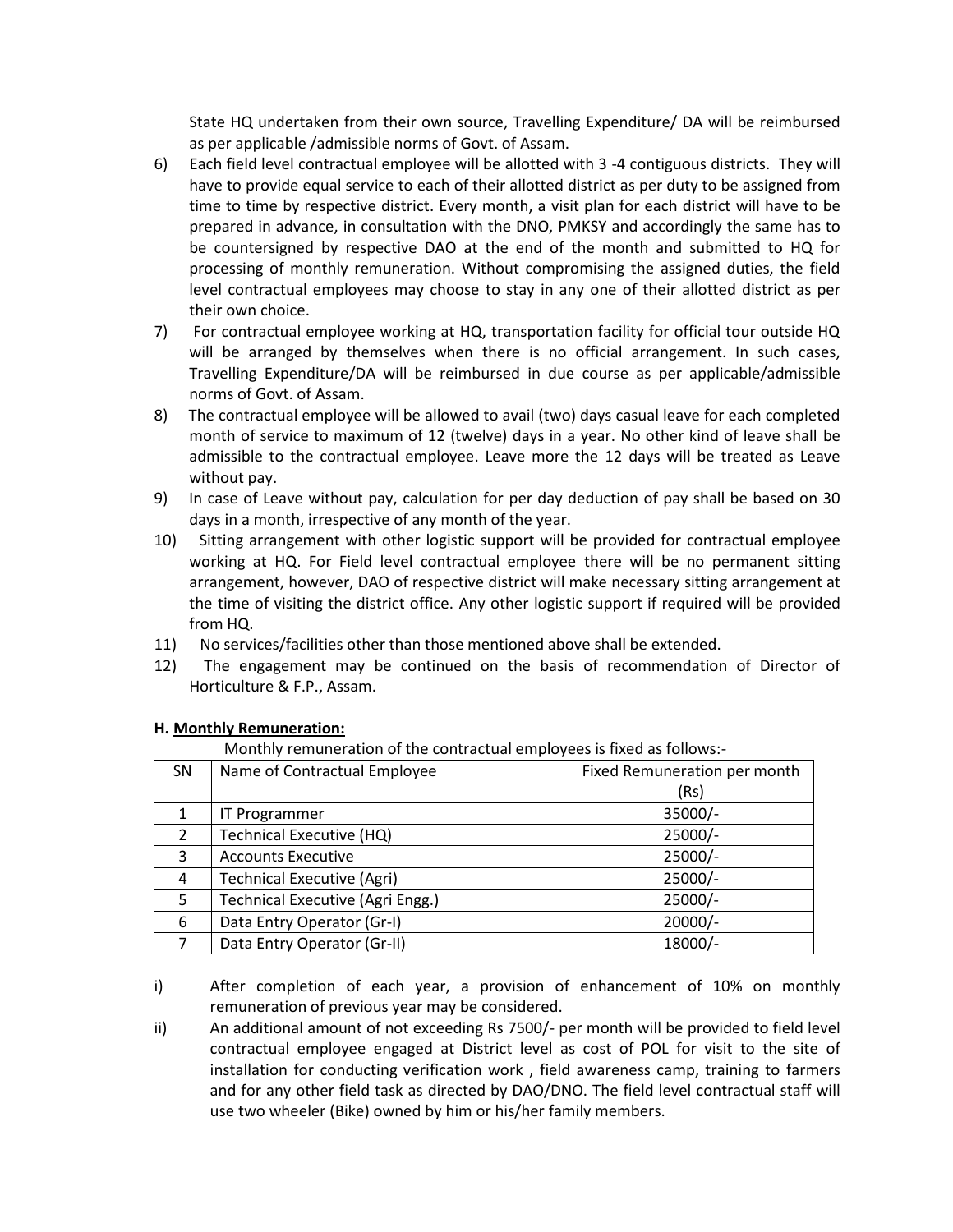#### **I. Interview and selection modalities:-**

- i) Advertisement shall be published in local Newspaper for invitation of application from eligible candidates in prescribed format (Annexure-I & Annexure-II)
- ii) The Advertisement, Terms of Reference and Prescribed format of application shall be available in the website: [http://dirhorti.assam.gov.in](http://dirhorti.assam.gov.in/) and may be downloaded from there.
- iii) Duly filled up application along with self-attested copies of mark sheet, certificates from HLSC onwards, experience certificate etc. must be submitted to the Directorate of Horticulture & F.P. during office hours within last day of submission of application as per notice circulated. No application will be received after the same date & time.
- iv) After scrutiny of the testimonials, the names of candidates fulfilling the criteria shall be uploaded in the website:  $\frac{http://dirhorti.assam.gov.in}{http://dirhorti.assam.gov.in}$  and shall be invited to appear before the interview board on specific dates and venue.
- v) Interview board constituted hereunder will conduct Walk-in interview for engagement of contractual employees.
- vi) The candidates must place original copy of their documents submitted along with the application form before the interview board for verification; any lapses may cause rejection of his candidature.
- vii) Any candidate not appearing in the interview on due dates his/her candidature will automatically be cancelled and no claim regarding this will be entertained.
- viii) No TA/DA will be entertained for attending the interview.
- ix) Valid 10-digit mobile No. and E-mail ID must be furnished in the application form. Correspondence from the DHFP (if any) shall be made only through E-mail. DHFP shall not be liable for non-receipt of E-mail.
- x) Canvassing in any form for his/her candidature is prohibited and if found indulged in such activity, his/her candidature shall be liable for rejection.
- xi) The candidates will be selected on the basis of recommendation of the interview board.
- xii) Director of Horticulture & F.P., Assam shall be the final authority for engagement of a candidate, termination of a contractual employee or extension of terms, period of service etc.
- xiii) Minutes of Interview Committee will be submitted within 7 days from the date of interview conducted, for approval from the Chairman, Selection Committee.
- xiv) Final appointment letter to the selected candidates will be issued by the Director of Horticulture & F.P., Assam.
- xv) Appointment of contractual employee will be based on fund available in the financial year under PMKSY scheme and accordingly the number of vacancies may increase or decrease. The number of vacancy shown at table at **para B** is purely tentative.
- xvi) The Director of Horticulture & F.P, Assam may divert the field level vacancies from one district to another district based on requirement and performance of the field level contractual employee.